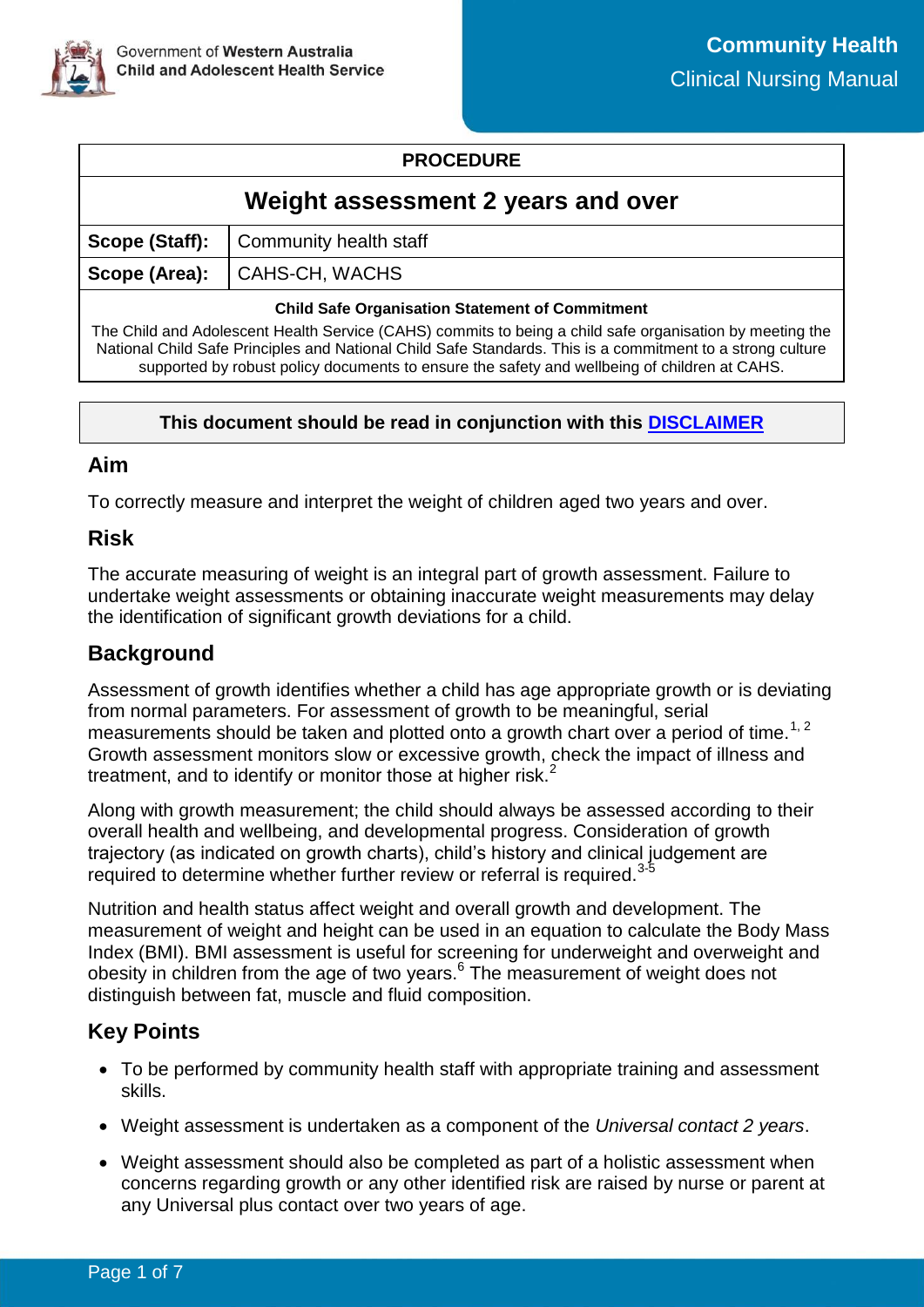- Weight status in children should be plotted and interpreted using age and sex specific reference values. $<sup>6</sup>$ </sup>
- Weight measurement is required to complete BMI assessment at the School Entry Health Assessment (SEHA) and any Universal plus growth assessment in the School Health setting, however plotting of weight on weight specific growth charts is not routinely required in the school setting. Refer to *Body Mass Index assessment – Primary School*.
- To ensure weight measurement accuracy, reliable and sensitive equipment must be used along with good technique. Small errors during the measuring, recording or plotting can have a significant impact on the child's growth assessment results and subsequent care planning.
- Community health nurses must follow the organisation's overarching Infection Control policies and perform hand hygiene in accordance with WA Health guidelines at all appropriate stages of the procedure.

## **Equipment**

- Digital weighing scales that weigh in increments of 0.1 kilogram (kg) or 100 grams (g) and with the capacity to weigh up to at least 150 kg.
- The weighing scales should be placed on solid level ground such as concrete or wooden floor. Some models have adjustable 'feet' underneath to raise the scales above carpet flooring (follow manufacturer's instructions if using on carpet).
- Scales should be easily zero-balanced and done so before each individual assessment.
- The stable weighing platform must be large enough to support the child. No height devices should be attached because they do not have a stable platform.
- Scales must be checked for accuracy annually. Refer to Appendix 1 for information on calibration. Refer to Manufacturer's recommendations, with regard to calibration, servicing and transportation of scales, as required.

# **Procedure**

| <b>Steps</b>                                                                                                                                                                                                    | <b>Additional Information</b>                                                                                                                                                             |  |
|-----------------------------------------------------------------------------------------------------------------------------------------------------------------------------------------------------------------|-------------------------------------------------------------------------------------------------------------------------------------------------------------------------------------------|--|
| <b>Explanation</b><br>Explain the procedure to the child and<br>$\bullet$<br>parent (when present). Allow sufficient<br>time for discussion of parent concerns.                                                 | In child health setting, encourage parent<br>support and involvement with the procedure<br>where possible.                                                                                |  |
| <b>Preparation</b><br>Explain to the child that their weight will<br>be measured.                                                                                                                               | Where there are any growth concerns, then<br>assessment is best conducted with minimal<br>clothing.                                                                                       |  |
| Clients in the child health setting may<br>$\bullet$<br>wear light clothing, for example<br>underwear and t-shirt. Clients in the<br>school setting should be requested to<br>remove jumper, coat, shoes and to | If the primary school aged child declines to<br>remove items of clothing, the weight is still<br>measured but the refusal and items worn<br>are to be noted on all results. Do not deduct |  |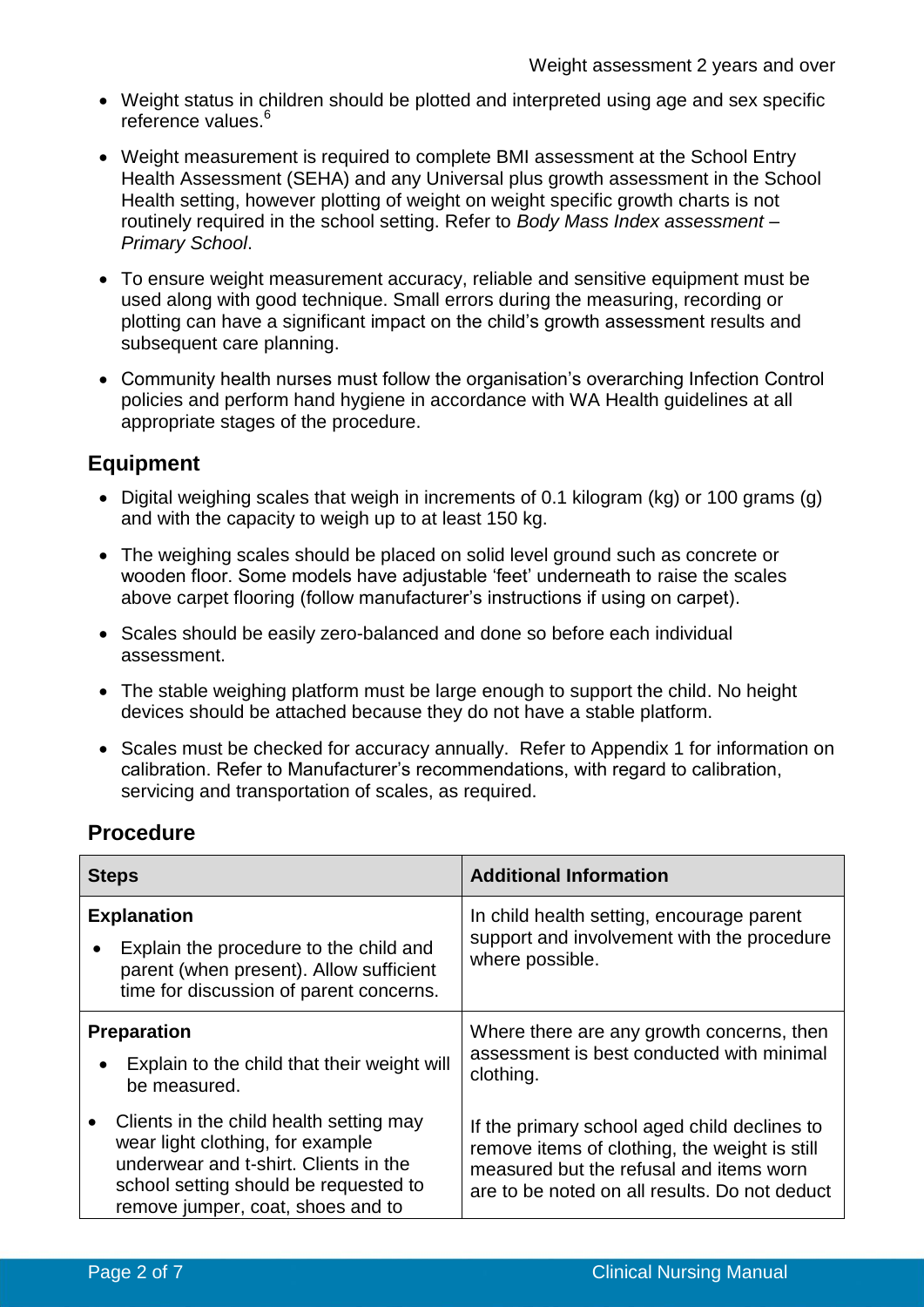| <b>Steps</b>                                                                                                                                                                                                                                                                                                                                                                          | <b>Additional Information</b>                                                                                                                                                                                                                                                                                                                                                                          |  |
|---------------------------------------------------------------------------------------------------------------------------------------------------------------------------------------------------------------------------------------------------------------------------------------------------------------------------------------------------------------------------------------|--------------------------------------------------------------------------------------------------------------------------------------------------------------------------------------------------------------------------------------------------------------------------------------------------------------------------------------------------------------------------------------------------------|--|
| empty pockets. Assist as required.                                                                                                                                                                                                                                                                                                                                                    | weight from the measurement.                                                                                                                                                                                                                                                                                                                                                                           |  |
| <b>Measuring</b><br>Turn the scales on and ensure they are<br>set at zero.<br>Ask the child to stand in the middle of<br>the scales, with their body weight<br>evenly distributed between both feet<br>looking straight ahead.                                                                                                                                                        |                                                                                                                                                                                                                                                                                                                                                                                                        |  |
| <b>Recording</b><br>Record weight to the nearest 0.1 kg<br>$(100 g)$ .<br>Document any factors which may have<br>interfered with accuracy of weight<br>measurement<br>Document unusual features, e.g.<br>amputation, artificial limb, congenital<br>disorder impacting weight.                                                                                                        | Child health setting:<br>• Plot the weight on the appropriate<br>weight for age and gender chart.<br>Age is plotted in years and months.<br><b>Primary School setting:</b><br>Record weight on CHS409-02 and<br>CHS409-6                                                                                                                                                                               |  |
| <b>Interpretation</b><br><b>Child Health setting:</b><br>Interpret the growth chart with regard to<br>the pattern of growth trajectory.<br>Discuss findings and expected growth<br>patterns with parents.<br>Primary school setting:<br>Rather than a stand alone assessment,<br>weight is measured as a component of<br>the BMI calculation. See BMI<br>assessment - primary school. | Interpretations of measurements are to be<br>done in conjunction with a holistic<br>assessment.<br>Serial measurements showing changes in<br>the growth trajectories or unexpected<br>movement between percentile lines requires<br>additional assessment and/or referral.<br>For more information refer to the Growth<br>birth - 18 years, Growth faltering and<br>Overweight and obesity guidelines. |  |

# **Referral pathway**

If required, refer to a General practitioner.

## **Documentation**

Community health staff will document relevant findings according to CAHS-CH and WACHS processes.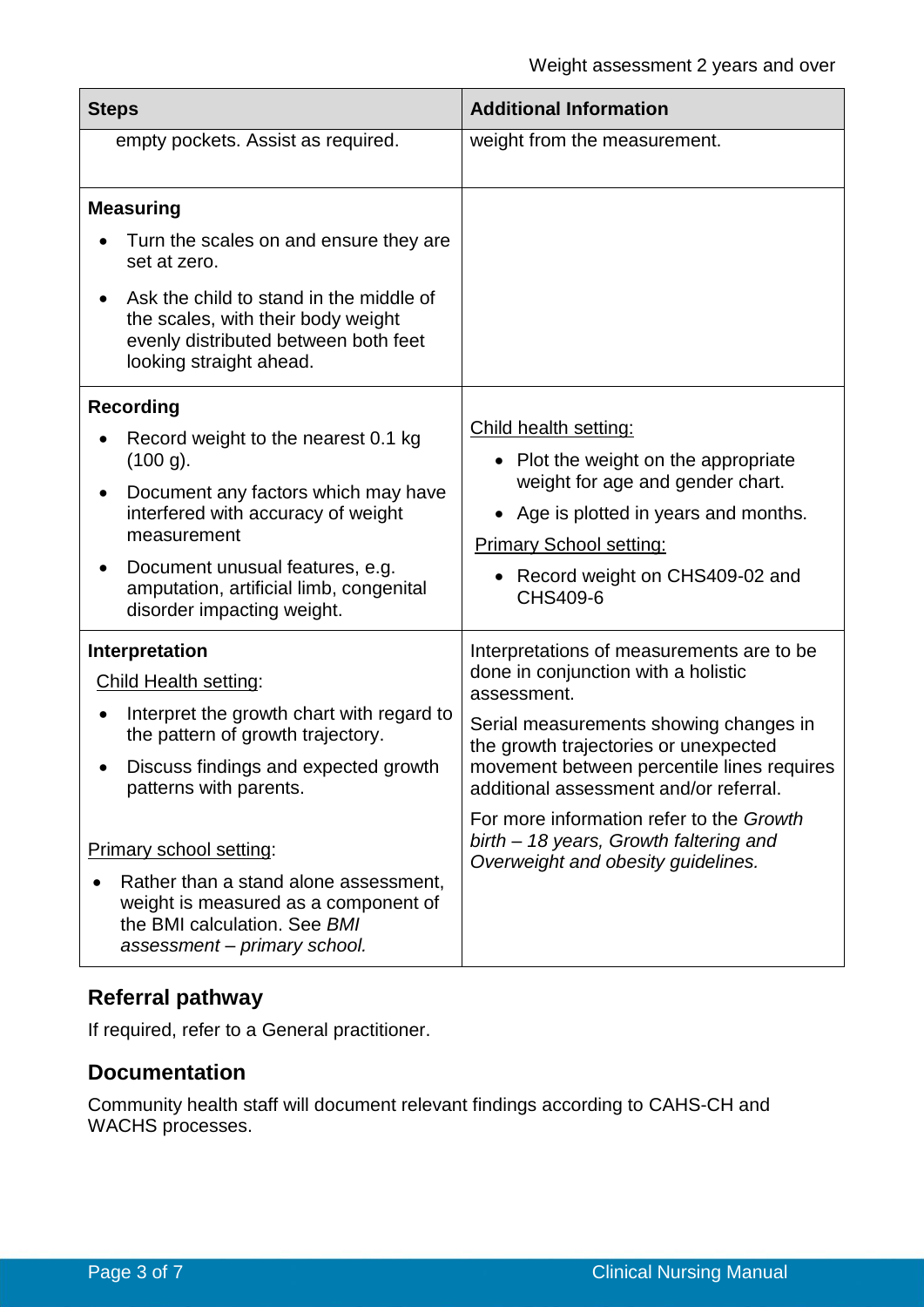## **Appendix 1: Annual accuracy testing of stand-on scales**

### **Key points**

- Checking accuracy of scales must be conducted annually.
- Scales which are moved regularly do not require additional checking if transported with due care.
- Scales must also be checked for accuracy each time the battery is replaced and wherever there is professional concern.
- Staff must comply with health service provider Occupational Safety and Health guidelines for all manual handling tasks.
- Manufacturer's recommendations must be followed with regard to transportation, servicing and calibration.

#### **Equipment**

• Standard weights: 2 x 10 kg weights. Additional 10 kg weights as required.

#### **Procedure**

| <b>Steps</b>                           | <b>Additional Information</b>                                                                                             |  |  |
|----------------------------------------|---------------------------------------------------------------------------------------------------------------------------|--|--|
| Check the zero set according to        | This should read zero +/- 1 unit.                                                                                         |  |  |
| manufacturer's test instructions       | If the scales lowest measure is to 0.01 kg<br>$(10 g)$ , the zero set should be 0.0 +/- 10 g.                             |  |  |
| Check the accuracy of the 10 kg weight | Place one 10 kg weight on the scales.                                                                                     |  |  |
|                                        | It should read 10.00 kg $+/-$ 50 g.                                                                                       |  |  |
| <b>Check tare operation</b>            | With the 10kg weight still on the scales,<br>press tare operation or 'on/off' button, if<br>required, to zero the scales. |  |  |
|                                        | It should read: $00.00$ kg +/- 10 g.                                                                                      |  |  |
| Check the accuracy of 20 kg weight     | Remove the 10 kg weight and press<br>'tare' or 'on/off' to reset, if required. It<br>should read: 00.00 kg +/- 10 g.      |  |  |
|                                        | Place two 10 kg weights on the scales.<br>It should now read: 20 kg $+/-$ 100 g.                                          |  |  |
| Check the accuracy of 30 kg weight     | With the two 10 kg weights still on the<br>scales, place a third 10 kg weight on the<br>scales.                           |  |  |
|                                        | It should read: $30$ kg $+/- 150$ g.                                                                                      |  |  |
| Check accuracy of 40 kg weight         | With the three 10 kg weights still on the<br>scales, place a fourth 10 kg weight on the<br>scales.                        |  |  |
|                                        | This should read: $40$ kg $+/- 200$ g.                                                                                    |  |  |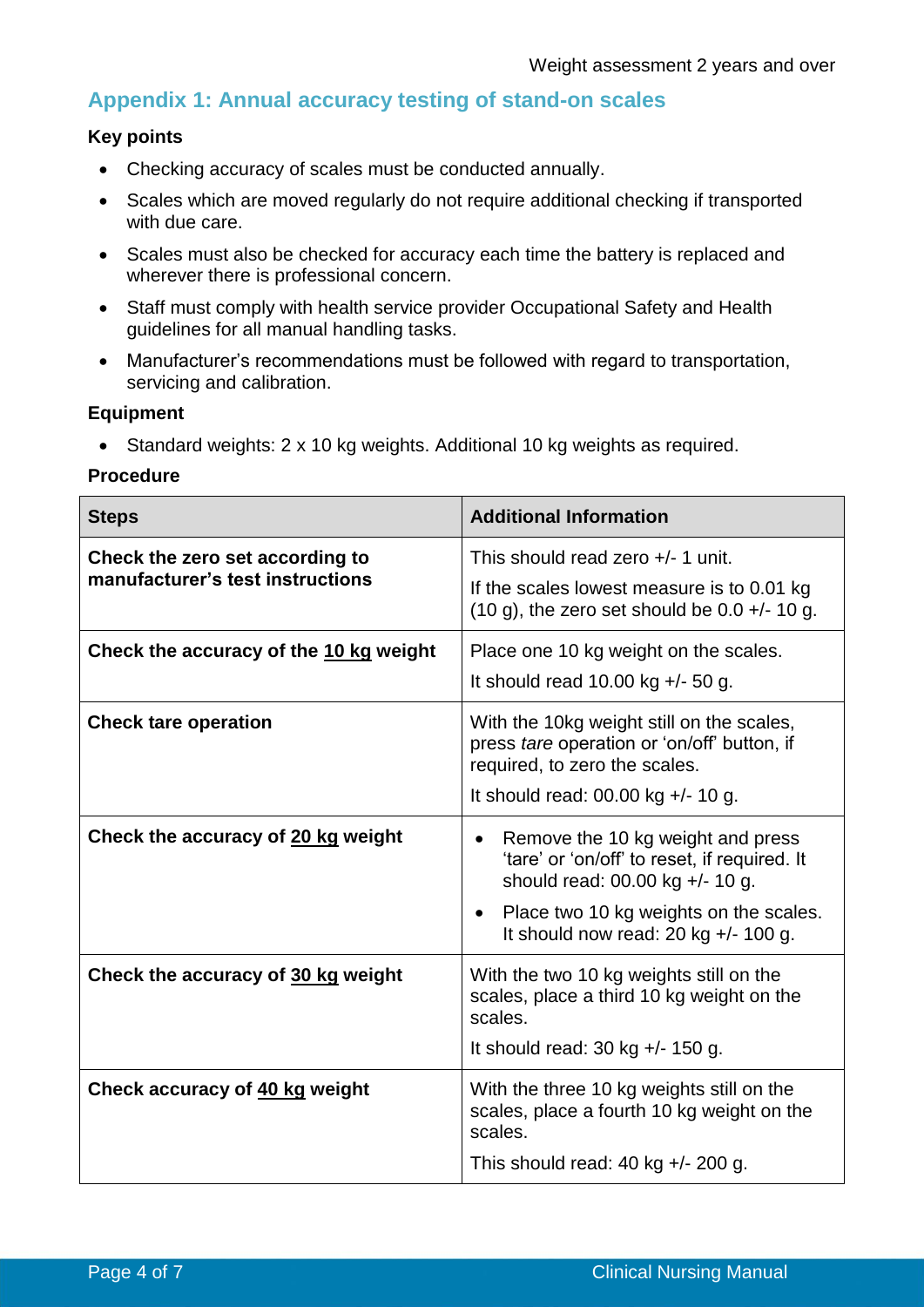| <b>Steps</b>                                                  | <b>Additional Information</b>                                                                                       |  |
|---------------------------------------------------------------|---------------------------------------------------------------------------------------------------------------------|--|
| Where there are discrepancies in<br>readings, repeat the test | If discrepancy persists on retest, the<br>equipment may require replacement or<br>repair. Liaise with line manager. |  |
| Document details and date of weight<br>check                  | Attach details to the back of the scales.                                                                           |  |
| Replace (as required) and document<br>details of replacement  | Attach details to the back of the scales.                                                                           |  |

| <b>References</b>                                                                                                                                                                                                                                                                                                                                         |  |  |  |
|-----------------------------------------------------------------------------------------------------------------------------------------------------------------------------------------------------------------------------------------------------------------------------------------------------------------------------------------------------------|--|--|--|
| 1. World Health Organization. Training course on child growth assessment Geneva:<br>World Health Organization; 2006. Available from:<br>http://www.who.int/nutrition/publications/childgrowthstandards_trainingcourse/en/.                                                                                                                                |  |  |  |
| 2. Dietitians of Canada, Canadian Paediatric Society, The College of Family Physicians<br>of Canada, Community Health Nurses of Canada. Promoting optimal monitoring of<br>child growth in Canada: Using the new World Health Organization growth charts -<br>Executive Summary. Paediatrics & Child Health. 2010;15(2):77-9. PubMed PMID:<br>PMC2865939. |  |  |  |
| 3. National Health and Medical Research Council. Infant feeding guidelines: information<br>for health workers. Canberra: NHMRC, 2012. Available from:<br>http://www.nhmrc.gov.au/_files_nhmrc/publications/attachments/n56_infant_feeding_g<br>uidelines.pdf.                                                                                             |  |  |  |
| 4. Freeman JV, Cole TJ, Wales JKH, Cooke J. Monitoring infant weight gain: Advice for<br>practitioners. Community Pract. 2006;79(5):149-51.                                                                                                                                                                                                               |  |  |  |
| 5. Smith Z. Faltering Growth. 2008. In: Clinical Paediatric Dietetics [Internet]. Wiley<br>Online Library; [556-65].                                                                                                                                                                                                                                      |  |  |  |
| 6. National Health and Medical Research Council. Clinical practice guidelines for the<br>management of overweight and obesity in adults, adolescents and children in<br>Australia. Melbourne: National Health and Medical Research Council: 2013.                                                                                                         |  |  |  |
|                                                                                                                                                                                                                                                                                                                                                           |  |  |  |
| <b>Related policies, procedures and guidelines</b>                                                                                                                                                                                                                                                                                                        |  |  |  |
| The following documents can be accessed in the Clinical Nursing Manual via the<br>Health Point link, Internet link or for WACHS staff in the WACHS Policy link                                                                                                                                                                                            |  |  |  |
| Body Mass Index assessment - child health                                                                                                                                                                                                                                                                                                                 |  |  |  |
| Body Mass Index assessment – primary school                                                                                                                                                                                                                                                                                                               |  |  |  |

Growth birth – 18 years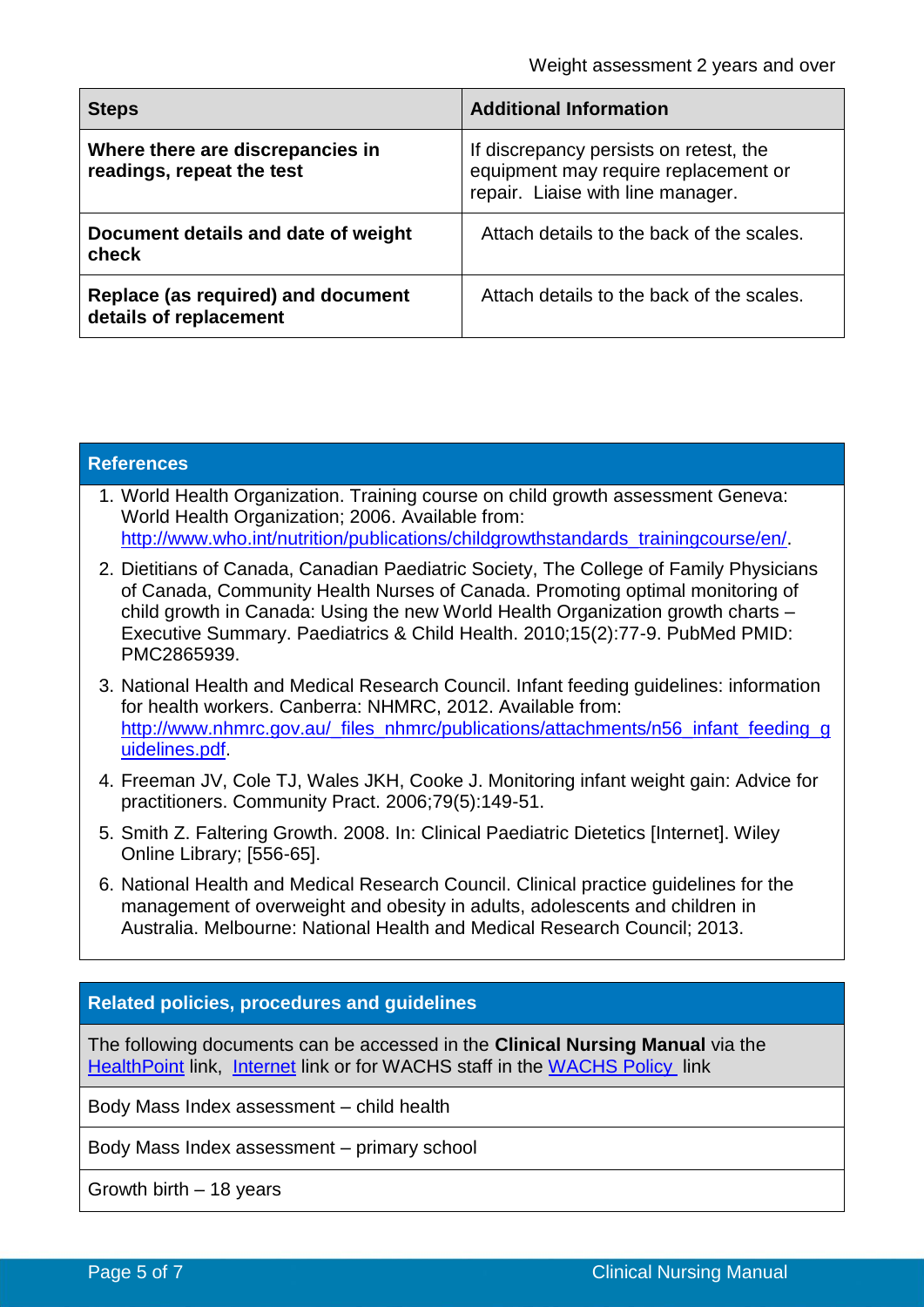Growth faltering

Height assessment 2 years and over

Overweight and obesity

Universal contact guidelines

The following documents can be accessed in the CAHS-CH [Operational Manual](https://healthpoint.hdwa.health.wa.gov.au/policies/Pages/CACH-Operational-Policies.aspx)

Hand Hygiene

### **Related CAHS-CH forms**

The following forms can be accessed from the [CAHS-Community Health Forms](https://cahs-healthpoint.hdwa.health.wa.gov.au/cach/forms/Pages/default.aspx) page on **HealthPoint** 

Body Mass Index Boys (CHS430B)

Body Mass Index Girls (CHS430A)

World Health Organization Growth Charts (CHS800A series)

#### **Related CAHS-CH resources**

The following resources can be accessed from the **[CAHS-Community Health Resources](https://cahs-healthpoint.hdwa.health.wa.gov.au/cach/resources/Pages/default.aspx)** page on HealthPoint

Child and Antenatal Nutrition (CAN) Manual

Food For Kids

How children develop

Practice Guide for Community Health Nurses

Tips to support healthy choices  $(2 – 5$  years)

**Related external resources**

Royal [Children's Hospital](https://www.rch.org.au/childgrowth/Child_growth_e-learning/) Child growth e-learning package